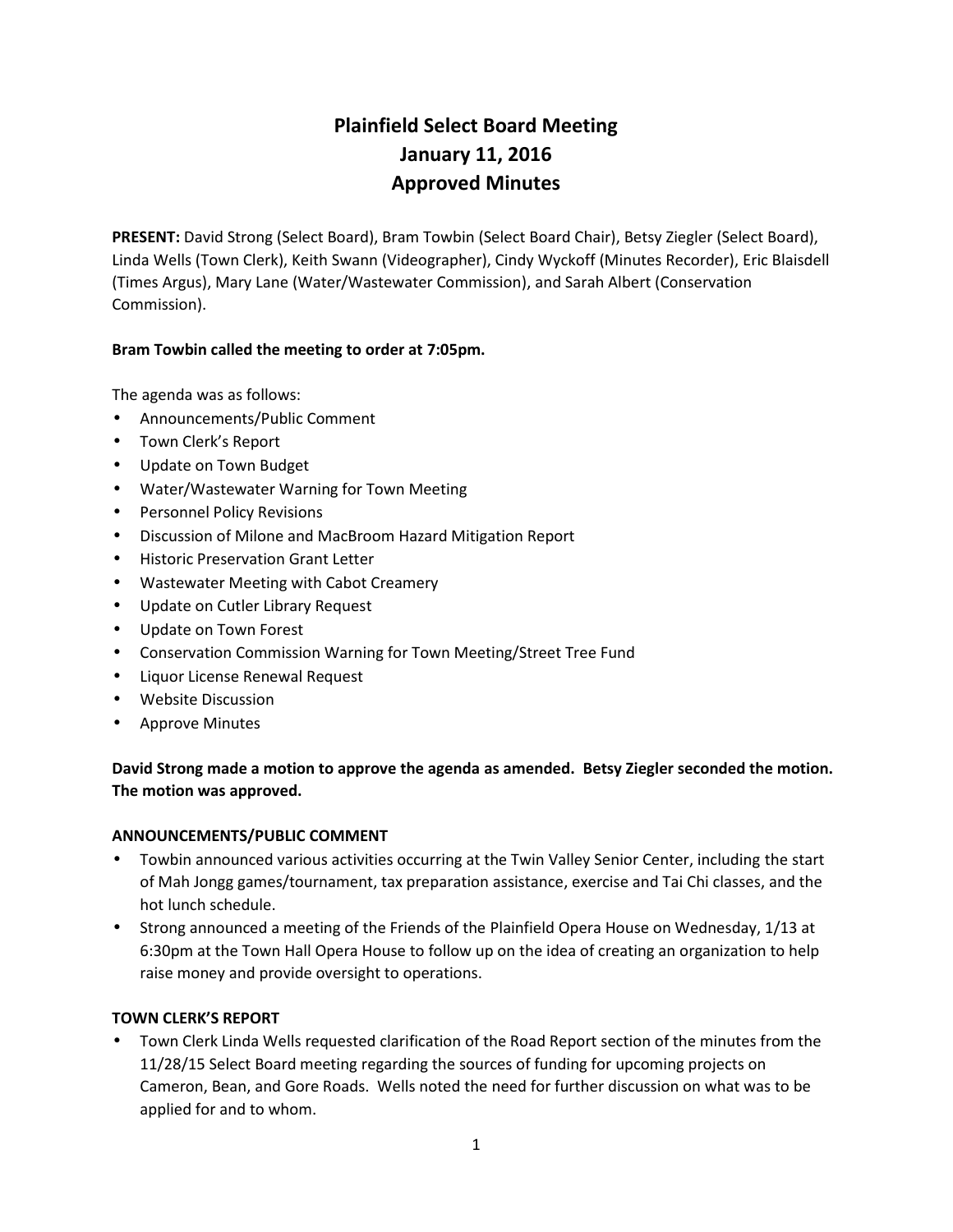- Wells requested review of draft warning language for Town Meeting regarding formally establishing a Conservation Commission Street Tree reserve fund. Ziegler read aloud her proposed wording: "Shall the Town of Plainfield establish a reserve fund for the purpose of planting and maintaining street trees and other Conservation Commission projects." Wells noted receipt of an additional request that the Town allocate monies for street tree maintenance in the Tree Warden budget and asked why more funding needs to be added to the Tree Warden budget for maintenance if the Conservation Commission's proposed reserve fund will be used for that purpose. A brief discussion followed with the decision to continue the conversation when Sarah Albert from the Conservation Commission was present later in the meeting.
- Wells forwarded the Energy Coordinator's Budget for Select Board review.
- Wells presented the Errors and Omissions Report from the Town Listers and reviewed the changes, noting that it increases the Grand List total by \$2,057. **Strong made a motion to approve the amendments to the 2015 Grand List under Errors and Omissions. Ziegler seconded the motion. The motion was approved.**
- Wells presented the Certificate of Highway Mileage, noting no changes from the previous year. **Ziegler made a motion to sign the Certificate of Highway Mileage for the year ending 2/10/16. Towbin seconded the motion. The motion was approved.** Strong noted that Plainfield has a total of 41.698 miles of highway.
- Wells presented copies of the working Town Budget to date and made note of a few item changes, including the Recognition Fund, new streetlights, Highway Department signage, and Town website. The deadline for the Select Board to adopt the Town Budget is no later than 1/26/16.

#### **UPDATE ON TOWN BUDGET**

The Select Board discussed various Town Budget item allocations, including:

- Reassigning the payment from the Town's old firetruck, which has been paid in full, towards the purchase of a new firetruck.
- Setting aside monies received from FEMA to go into a reserve fund to pay for upcoming flood mitigation projects.
- Purchasing traffic-control signage, including a new radar speed unit, speed limit signs, and four new stop signs/accompanying line painting.
- Funding a Town grant writing position using project management money from grants already in hand with the possibility of augmenting the line item with future grants that include project management components.
- Increasing the Energy Coordinator's budget.
- Agreeing on a working budget of \$3,700 for the Town website to allow time before the next Select Board meeting to review the proposals received for website maintenance.

#### **WATER/WASTEWATER WARNING FOR TOWN MEETING**

 Mary Lane, Chair of the Water/Wastewater Commission, reported that the Commission had decided to withdraw the proposed warned article for Town Meeting and instead approach the issue of changing the impact fees through the ordinance process.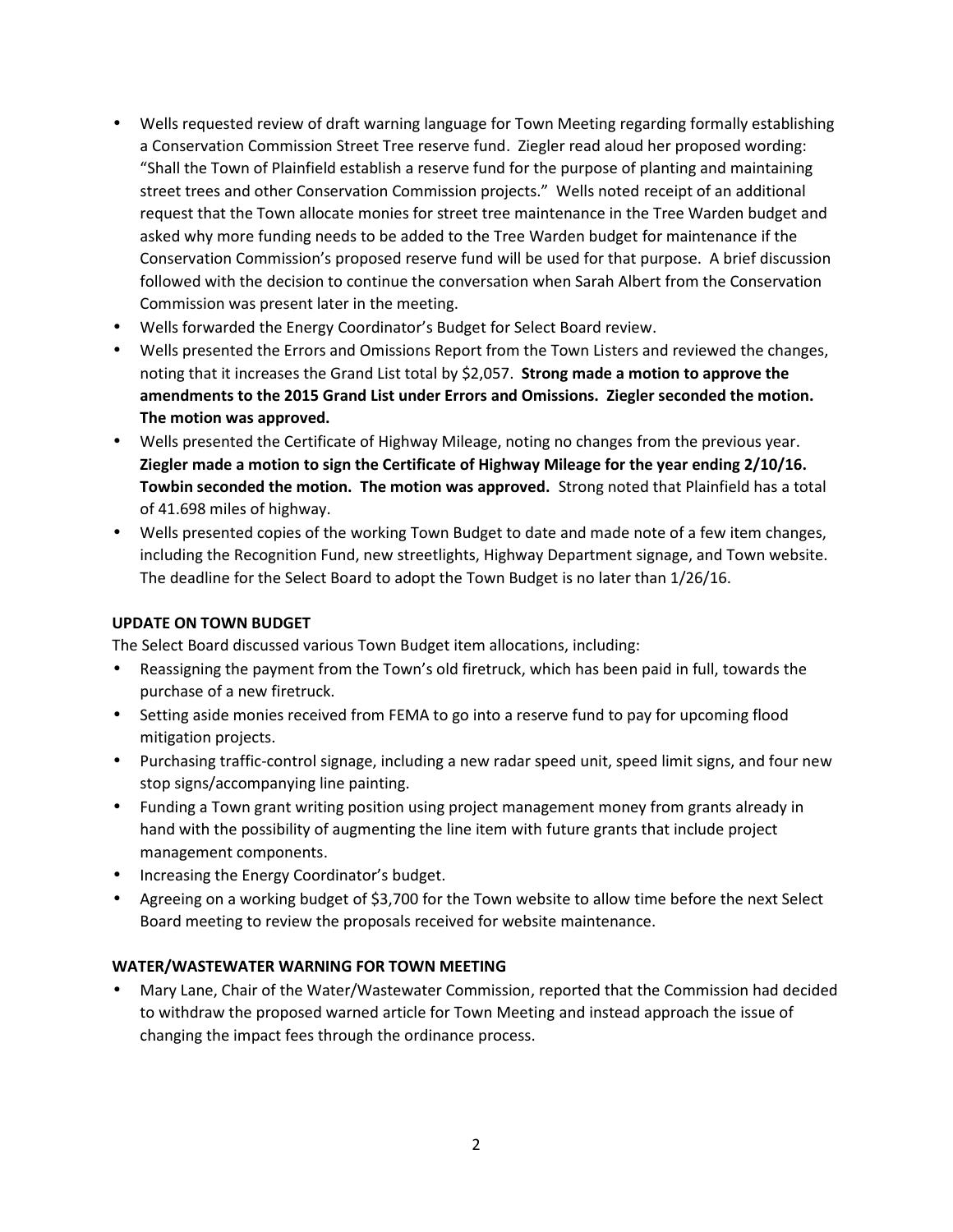#### **PERSONNEL POLICY REVISIONS**

Strong reported that he and Mary Lane have been updating the Town Personnel Policy and have come up with a nearly final draft. Prior to final approval by the Select Board, a meeting with employees to go over proposed changes will be held on 1/28/16 at 1:30pm. Strong and Lane noted the following proposed changes:

- As a full-time elected official, exempting Town Clerk Linda Wells from the following sections of the Personnel Policy: Personnel Actions, Disciplinary Actions, and Appealing Personnel Disciplinary Actions.
- Establishing a weekly deadline for the submission of employee time cards, requiring that time cards include any sick, personal, or vacation time taken that week, and requiring that time cards be initialed by the employee's supervisor.
- Determining paycheck pickup availability at the Town Offices in the event of a Friday holiday.
- Adding three days of personal leave for full-time employees.
- Establishing that sick, personal, and vacation time will count as part of the hours worked in a week to determine when overtime pay is applicable.
- Increasing the sick-time cap from 90 to 120 hours.

#### **DISCUSSION OF MILONE AND MACBROOM HAZARD MITIGATION REPORT**

 Towbin reported on the near-final report drafted by the engineering firm hired by the Town to do a flood mitigation study. The study focused on the stretch of Great Brook from the Cameron Road bridge down to where the Great Brook joins the Winooski River. The report, available on the Plainfield Flood Advisory Committee website, noted that while the Mill Street bridge is undersized, the priority is the first bridge on the Brook Road. The preliminary reaction from local experts on the findings was favorable, but there was a request for it to include pricing of the alternative recommendations. Towbin encouraged additional comments on the report. Strong requested that it include possible sources of funding. There will be further discussion on the report during the next Flood Advisory Committee meeting at 6:00pm on 1/21/16. Ziegler raised the possibility of having information available at Town Meeting, which Towbin will bring up to the Flood Advisory Committee members at the meeting. Strong noted that once the report is finalized, the next stage would include related steps both to advance the project technically and acquire financing.

#### **HISTORIC PRESERVATION GRANT**

 Strong reviewed the award of a \$20,000 Historical Preservation grant for repair work and a new roof for the Town Hall Opera House. The Town will provide a 50% match from the reserve fund to make up the \$40,000 project. The Town has received an acceptable contractor bid that is also acceptable to the funder and all that is needed to make the project official is to sign the agreement for the Town to receive reimbursement once it begins incurring costs**. Ziegler made a motion to accept the Historic Preservation grant. Strong seconded the motion. The motion was approved.**

#### **WASTEWATER MEETING WITH CABOT CREAMERY**

 Towbin reported on his recent meeting with a working group and Cabot Creamery looking at different ways of managing Cabot Creamery's wastewater. There are two different streams of wastewater being considered in the discussion: water from equipment cleaning and the water that is separated from the milk, both of which are sprayed over fields with the potential of affecting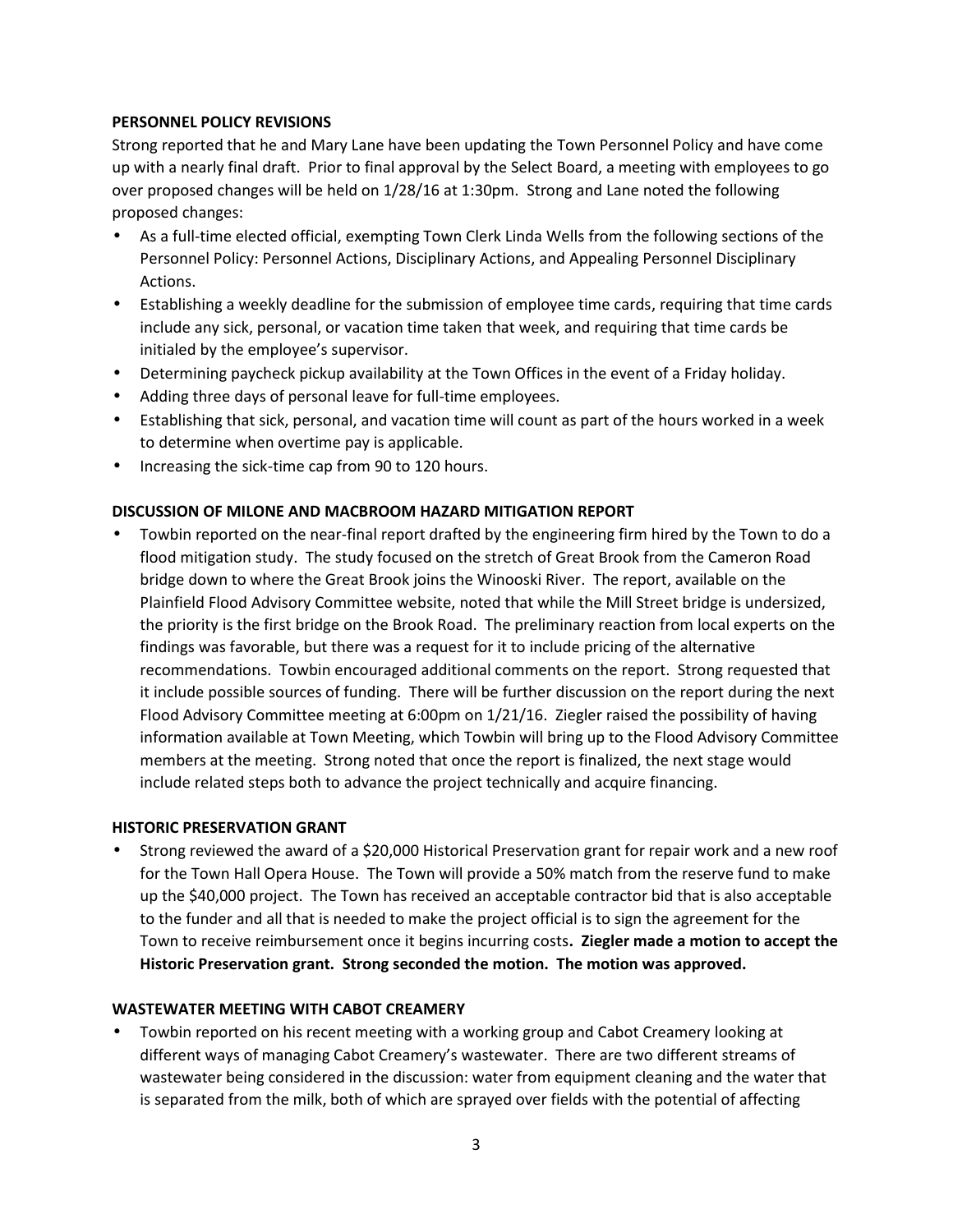streams and rivers in the area. Towbin is encouraged by the level of collaboration among the participants as they join forces to work toward a better solution.

## **UPDATE ON CUTLER LIBRARY REQUEST**

 Strong updated on a request to the Town from Cutler Memorial Library Trustee Bob Rosenfeld to assist in obtaining a grant for an architect in the planning of the Library's expansion. In a follow-up meeting, Strong and Rosenfeld spoke with the Agency of Commerce and Community Development (ACCD) and found that only municipalities are eligible to apply for municipal planning grants. The Select Board would need to apply for the grant and serve as the fiduciary agent in order for the Library to get the planning grant. The process is currently on hold as they wait to hear back from ACCD.

### **UPDATE ON TOWN FOREST**

- Towbin provided a brief background on the grant that the Conservation Commission is applying for to improve visitor access to and create parking areas at the recently logged Plainfield Town Forest. In the process of applying for the grant, it was discovered that an archeological study was needed in order to pursue the initial grant. Conservation Commission member Sarah Albert reported on her recent contact with an archeological firm in Maine, which said that the study would take about two weeks, but that it would have to wait until spring for snow-free ground to do the inspection. The cost estimate for studying the parking areas only would be \$1,775, and studying the entire Town Forest would be \$2,500. Albert also plans to contact the UVM Consulting Archaeology Program.
- Albert reported on her recent meeting at the Town Forest with local contractor Greg Bartlett. Discussion followed on the various options to enclose the parking areas, including large boulders, old utility poles, or guard rails. Albert displayed rough designs that she created of the two proposed parking areas showing general configurations and dimensions.
- Albert is finalizing the grant application and will submit it for Select Board signoff at its 1/25/16 meeting.

## **CONSERVATION COMMISSION WARNING FOR TOWN MEETING/STREET TREE FUND**

 Discussion continued from earlier in the meeting (Town Clerk's Report) about the warning language for Town Meeting presented by Ziegler for establishing a reserve fund. Conservation Commission member Sarah Albert took exception to including maintenance as part of the use of the fund, reasoning that Conservation Commission funds should go towards new project initiatives and not maintenance operations. Ziegler suggested eliminating the word "maintenance" to clarify the intent. It was decided that the language should be revised by the Conservation Commission and reviewed by the Town Meeting Moderator before coming back to the Select Board at its next meeting for final approval.

#### **LIQUOR LICENSE RENEWAL REQUEST**

 Towbin presented a liquor license renewal request from the Winooski Valley Co-op (Plainfield Co op) for beer and wine. **Ziegler made a motion to approve the liquor license renewal request. Towbin seconded the motion. The motion was approved.**